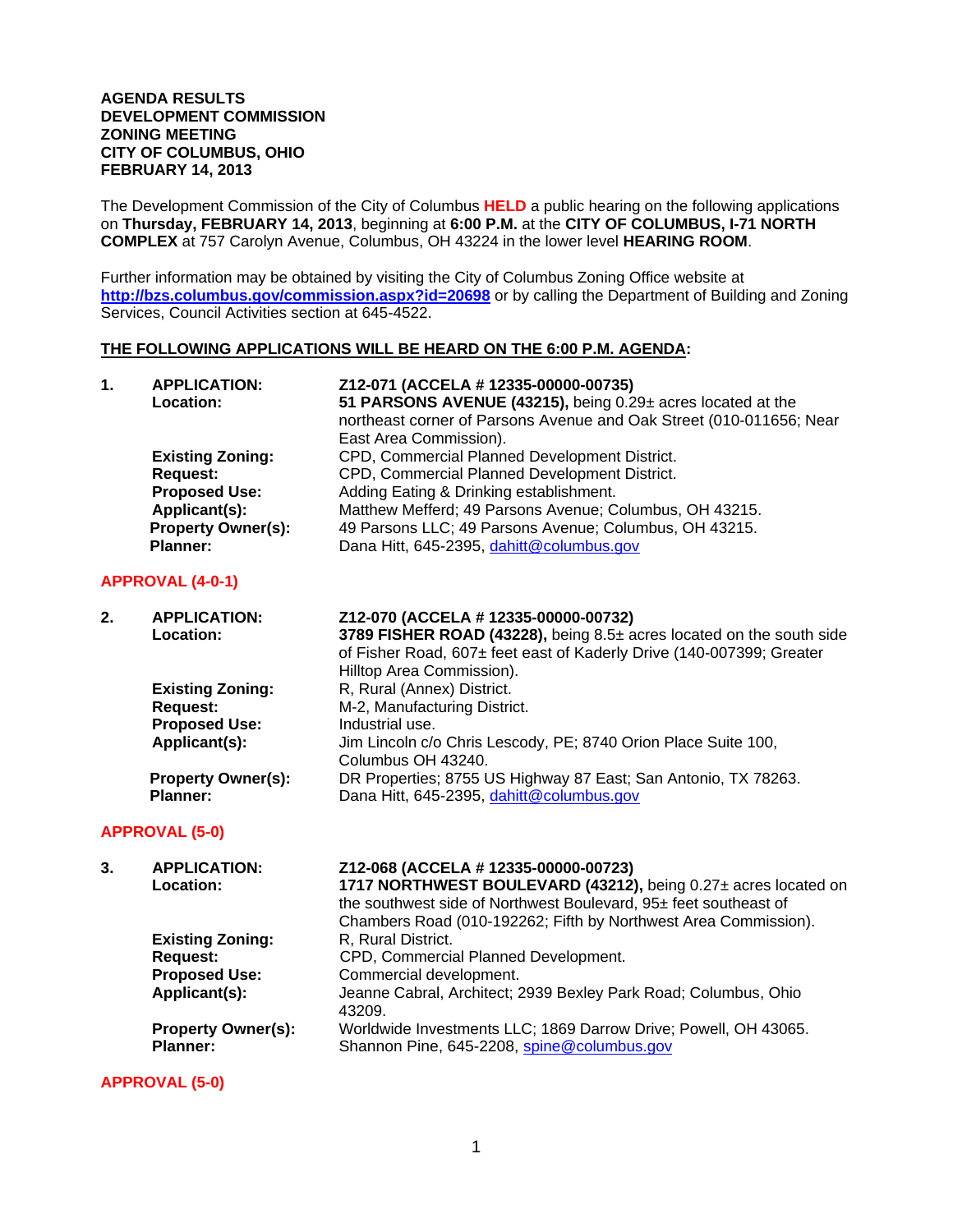| 4.             | <b>APPLICATION:</b><br>Location:<br><b>Existing Zoning:</b><br><b>Request:</b><br><b>Proposed Use:</b> | Z12-069 (ACCELA # 12335-00000-00729)<br>620 GEORGESVILLE ROAD (43228), being 0.72± acres located at the<br>southeast corner of Georgesville Road and Atlanta Drive (010-122507;<br>Greater Hilltop Area Commission).<br>CPD, Commercial Planned Development District.<br>CPD, Commercial Planned Development District.<br>Expand C-4 commercial uses. |
|----------------|--------------------------------------------------------------------------------------------------------|-------------------------------------------------------------------------------------------------------------------------------------------------------------------------------------------------------------------------------------------------------------------------------------------------------------------------------------------------------|
|                | Applicant(s):                                                                                          | MAMJ Enterprises, LLC; c/o (Mike) Muhanad Abulaban; P.O. Box 3416;<br>Dublin, OH 43016.                                                                                                                                                                                                                                                               |
|                | <b>Property Owner(s):</b><br><b>Planner:</b>                                                           | The Applicant<br>Shannon Pine, 645-2208, spine@columbus.gov                                                                                                                                                                                                                                                                                           |
|                | <b>APPROVAL (5-0)</b>                                                                                  |                                                                                                                                                                                                                                                                                                                                                       |
| 5 <sub>1</sub> | <b>APPLICATION:</b><br>Location:                                                                       | Z12-067 (ACCELA # 12335-00000-00697)<br>775 GEORGESVILLE ROAD (43228), being 32.0± acres located on the<br>west side of Georgesville Road, 502± feet south of Sullivant Avenue<br>(570-207035; Greater Hilltop Area Commission).                                                                                                                      |
|                | <b>Existing Zoning:</b><br><b>Request:</b>                                                             | CPD, Commercial Planned Development District.<br>L-M, Limited Manufacturing District.                                                                                                                                                                                                                                                                 |
|                | <b>Proposed Use:</b><br>Applicant(s):                                                                  | Self-storage, truck rental, RV storage, truck and equipment maintenance.<br>Amerco Real Estate Company; c/o David B. Pollock; 2727 North Central<br>Avenue, Unit 7H; Phoenix, AZ 85004.                                                                                                                                                               |
|                | <b>Property Owner(s):</b><br><b>Planner:</b>                                                           | Meijer Stores LP; 2727 Walker NW; Grand Rapids, MI 49504.<br>Dana Hitt, 645-2395, dahitt@columbus.gov                                                                                                                                                                                                                                                 |

# **APPROVAL (5-0)**

| 6. | <b>APPLICATION:</b>       | Z12-044 (ACCELA # 12335-00000-00444)                                                                                                    |
|----|---------------------------|-----------------------------------------------------------------------------------------------------------------------------------------|
|    | Location:                 | 753 CHAMBERS ROAD (43212), being 0.6± acres located on the south<br>side of Chambers Road, 170± feet west of Olentangy River Road (130- |
|    |                           | 003304 and 130-000810).                                                                                                                 |
|    | <b>Existing Zoning:</b>   | R, Rural District.                                                                                                                      |
|    | <b>Request:</b>           | CPD, Commercial Planned Development District.                                                                                           |
|    | <b>Proposed Use:</b>      | Commercial development.                                                                                                                 |
|    | Applicant(s):             | Lennox Town Plaza LLC; c/o Jeffrey L. Brown, Atty.; Smith and Hale LLC;<br>37 West Broad Street, Suite 725; Columbus, OH 43215.         |
|    | <b>Property Owner(s):</b> | Lennox Town Plaza LLC; 511 North Park Street; Columbus, OH 43215;<br>and Michael Sabo; 755 Chambers Road; Columbus, OH 43212.           |
|    | Planner:                  | Shannon Pine, 645-2208, spine@columbus.gov.                                                                                             |
|    |                           |                                                                                                                                         |

# **TABLED BY APPLICANT**

| 7. | <b>APPLICATION:</b><br>Location: | Z12-060 (ACCELA # 12335-00000-00590)<br>2393 WEST DUBLIN GRANVILLE ROAD (43235), being 20.49± acres<br>located on the south side of West Dublin-Granville Road, 625± feet east of<br>McVey Boulevard. (610-198847). |
|----|----------------------------------|---------------------------------------------------------------------------------------------------------------------------------------------------------------------------------------------------------------------|
|    | <b>Existing Zoning:</b>          | L-C-4, Limited Commercial & L-M-2, Limited Manufacturing Districts                                                                                                                                                  |
|    | <b>Request:</b>                  | L-ARLD, Limited Apartment Residential District                                                                                                                                                                      |
|    | <b>Proposed Use:</b>             | Multi-unit dwelling development.                                                                                                                                                                                    |
|    | Applicant(s):                    | Vision Development Inc; c/o Connie J. Klema, Atty; 145 East Rich Street,<br>2nd Floor; Columbus, OH 43215.                                                                                                          |
|    | <b>Property Owner(s):</b>        | Linworth Village Center; 107 South High Street, 3rd Floor; Columbus, OH<br>43215.                                                                                                                                   |
|    | Planner:                         | Dana Hitt; 645-2395; dahitt@columbus.gov.                                                                                                                                                                           |

### **TABLED BY APPLICANT**